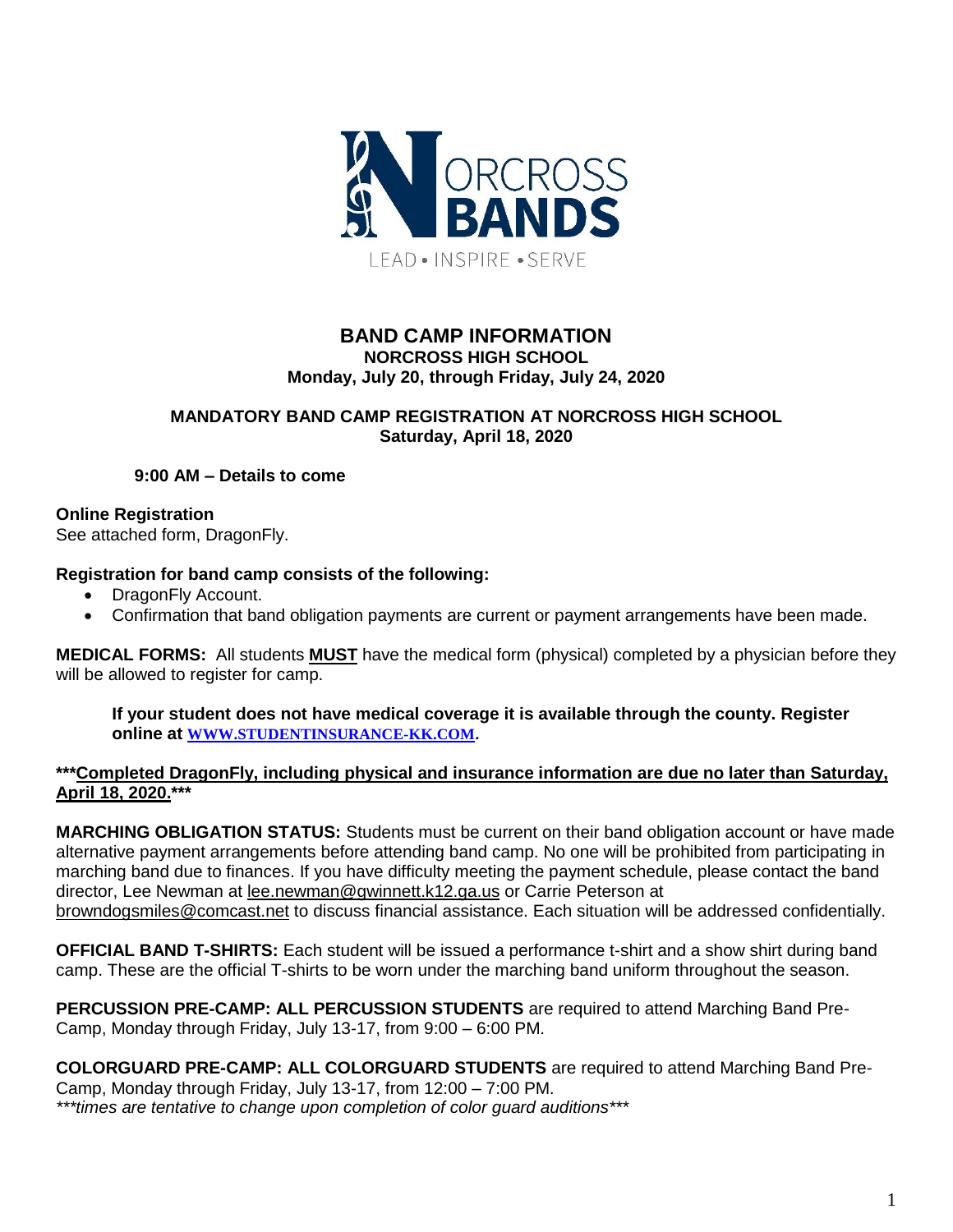**MARCHING BAND PRE-CAMP: ALL WINDS STUDENTS** are required to attend Marching Band Pre-Camp, Wednesday through Friday, July 15-17, from 8:00 AM – 4:00 PM.

**MARCHING BAND CAMP: ALL MARCHING STUDENTS** are required to attend Marching Band Camp, Monday through Friday, July 20-24, from 8:00 – 8:00 PM.

**TRANSPORTATION:** Each family is responsible for providing transportation for their student to and from Pre-camp and band camp. If you need help with transportation, please contact Lori Tucker at (770) 356-9081.

## **APPROPRIATE DRESS GUIDELINES:**

 **FOR ALL OUTDOOR REHEARSALS:** Wear white or light-colored lightweight clothing. All dress must be school appropriate. Students may not wear any questionable T-shirts, including but not limited to those that advertise alcohol or tobacco products or contain offensive language. Hats, sunglasses and sunscreen with a high SPF are a must. \*\* **NO BARE MIDRIFFS ALLOWED** and **NO SPAGHETTI STRAPS/CAMISOLES ARE ALLOWED\*\***

Students will be in the sun, and will need protection from sunburn! Tennis shoes and socks must be worn. Band Camp is not the time to break in a new pair of shoes. No sandals will be allowed on the field. If it is questionable attire, **DON'T** wear it.

- **THURSDAY NIGHT DANCE:** Thursday night's dance is a celebration of a week's hard work on the field. Attire for the dance is something 'a little nicer' than camp clothing. Have some fun and dress up!
- **FRIDAY EVENING EXHIBITION:** All students will wear khaki shorts (appropriate length) and an official 2020 Marching Band T-shirt that will be distributed before camp.

#### **PERSONAL CARE GUIDELINES:**

- **1.** Most important COME TO CAMP PHYSICALLY PREPARED. Don't be a couch potato, exercise!!
- **2.** Get out in the sun before band camp begins!
- **3.** Follow clothing suggestions.
- **4.** Drink plenty of water! You will be provided an insulated thermos to be used during your marching career at camp and fall marching rehearsals.
- **5.** All students must attend every meal.
- **6.** Don't share drinks or food with anyone; that is how viruses are spread.
- **7.** Frequent breaks will be given. Break times and free times are times to relax. Save your energy for the field.

**THEME REHEARSALS:** Some of the afternoon marching rehearsals will have a specific theme. Costumes should not distract from rehearsal and should not prohibit movement in any way. This is optional, but FUN!

| <b>MONDAY:</b>    | <b>Marvel Monday</b>                         |
|-------------------|----------------------------------------------|
| <b>TUESDAY:</b>   | <b>Twinsies Tuesday</b>                      |
| <b>WEDNESDAY:</b> | <b>Wacky Wednesday</b>                       |
| <b>THURSDAY:</b>  | <b>SHOW THEME THURSDAY - "BACH 'N' ROLL"</b> |